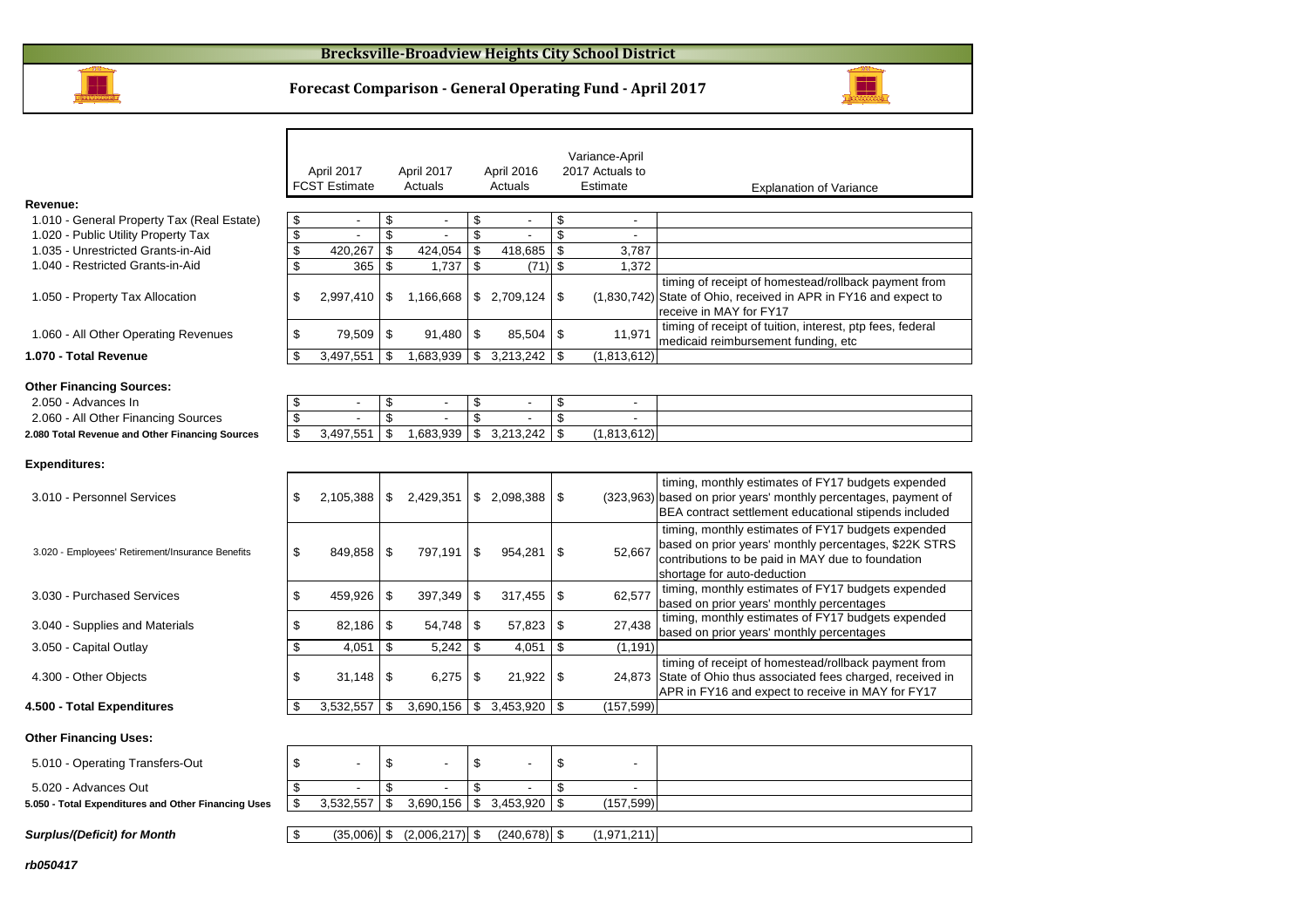#### **Brecksville-Broadview Heights City School District**



**Forecast Comparison - General Operating Fund - April 2017**

H

|                                                        |                          |                          |                 | Variance-Current     |                                                                                                                       |
|--------------------------------------------------------|--------------------------|--------------------------|-----------------|----------------------|-----------------------------------------------------------------------------------------------------------------------|
|                                                        | <b>Current FYTD FCST</b> | <b>Current FYTD</b>      | Prior FYTD      | FYTD Actual to       |                                                                                                                       |
|                                                        | Estimate                 | Actuals                  | Actuals         | <b>FCST Estimate</b> | <b>Explanation of Variance</b>                                                                                        |
| Revenue:                                               |                          |                          |                 |                      |                                                                                                                       |
|                                                        |                          |                          |                 |                      | tax settlement/collection rate above estimate; tax valuation                                                          |
| 1.010 - General Property Tax (Real Estate)             | \$<br>31,076,951         | \$<br>31,691,660         | \$30,676,014    | \$<br>614,709        | challenge refunds at \$156K for FY17 vs \$496K in FY16,<br>\$1.3M in FY15, \$881k in FY15, \$1.1M in FY14, and \$118K |
|                                                        |                          |                          |                 |                      | in FY13                                                                                                               |
| 1.020 - Public Utility Property Tax                    | \$<br>1,970,998          | \$<br>2,004,934          | \$1,977,429     | \$<br>33,936         | tax settlement/collection rate above estimate                                                                         |
|                                                        |                          |                          |                 |                      | ODE foundation guarantee funding should balance                                                                       |
| 1.035 - Unrestricted Grants-in-Aid                     | \$<br>4,400,685          | \$<br>4,426,018          | \$4,417,344     | \$<br>25,333         | remaining difference by end of FY in unrestricted and                                                                 |
|                                                        |                          |                          |                 |                      | restricted grants-in-aid                                                                                              |
| 1.040 - Restricted Grants-in-Aid                       | \$<br>3,651              | \$<br>9,714              | \$<br>4,802     | \$<br>6,063          |                                                                                                                       |
|                                                        |                          |                          |                 |                      | timing of receipt of homestead/rollback payment (\$2M)<br>from State of Ohio, received in APR in FY16 and expect to   |
| 1.050 - Property Tax Allocation                        | \$<br>5,296,749          | \$<br>3,344,326          | \$5,131,958     | \$<br>(1,952,423)    | receive in MAY for FY17, TPP supplement funds from State                                                              |
|                                                        |                          |                          |                 |                      | slightly higher than original estimate                                                                                |
|                                                        |                          |                          |                 |                      | \$90K one-time settlement from Medicaid for FY13 service                                                              |
| 1.060 - All Other Operating Revenues                   | \$<br>1,388,345          | \$<br>1,616,694          | \$1,197,991     | \$<br>228,349        | claim; increased tuition, interest, and federal medicaid                                                              |
|                                                        |                          |                          |                 |                      | reimbursement funding receipts                                                                                        |
| 1.070 - Total Revenue                                  | \$<br>44,137,379         | \$<br>43,093,346         | \$43,405,538    | \$<br>(1,044,033)    |                                                                                                                       |
|                                                        |                          |                          |                 |                      |                                                                                                                       |
| <b>Other Financing Sources:</b><br>2.050 - Advances In | \$<br>40,000             | \$<br>40,000             | \$<br>45,250    | \$<br>$\blacksquare$ |                                                                                                                       |
|                                                        |                          |                          |                 |                      | received unanticipated premium discount refunds from                                                                  |
| 2.060 - All Other Financing Sources                    | \$<br>270                | \$<br>11,538             | \$<br>22,781    | \$<br>11,268         | workers' compensation bureau                                                                                          |
| 2.080 Total Revenue and Other Financing Sources        | \$<br>44,177,649         | \$<br>43,144,884         | \$43,473,569    | \$<br>(1,032,765)    |                                                                                                                       |
| <b>Expenditures:</b>                                   |                          |                          |                 |                      |                                                                                                                       |
|                                                        |                          |                          |                 |                      | contract settlement pay adjustments in process, severance                                                             |
| 3.010 - Personnel Services                             | \$<br>24,702,424         | \$<br>24,315,880         | \$24,222,041    | \$<br>386,544        | pay \$40K less than FCST estimate                                                                                     |
|                                                        |                          |                          |                 |                      | timing, estimates of FY17 budgets expended based on                                                                   |
|                                                        |                          |                          |                 |                      | prior years' monthly percentages, contract settlement pay                                                             |
| 3.020 - Employees' Retirement/Insurance Benefits       | \$<br>8,440,291          | \$<br>8,222,634          | \$7,935,995     | \$<br>217,657        | adjustments in process, workers comp reduced \$48K in                                                                 |
|                                                        |                          |                          |                 |                      | FY17, \$22K STRS contributions to be paid in MAY due to                                                               |
|                                                        |                          |                          |                 |                      | foundation shortage for auto-deduct<br>timing, monthly estimates of FY17 budgets expended                             |
|                                                        |                          |                          |                 |                      | based on prior years' monthly percentages, Peterson                                                                   |
| 3.030 - Purchased Services                             | \$<br>4,120,186          | \$<br>3,394,702          | \$<br>3,355,812 | \$<br>725,484        | Scholarship deductions \$120K below budget estimate                                                                   |
|                                                        |                          |                          |                 |                      | based upon prior years' participation growth                                                                          |
| 3.040 - Supplies and Materials                         | \$<br>869,674            | \$<br>685,784            | \$<br>734,948   | \$<br>183,890        | timing, monthly estimates of FY17 budgets expended                                                                    |
|                                                        |                          |                          |                 |                      | based on prior years' monthly percentages<br>timing, monthly estimates of FY17 budgets expended                       |
| 3.050 - Capital Outlay                                 | \$<br>88,609             | \$<br>72,870             | \$<br>89,545    | \$<br>15,739         | based on prior years' monthly percentages                                                                             |
|                                                        |                          |                          |                 |                      | timing of receipt of homestead/rollback payment from State                                                            |
|                                                        |                          |                          |                 |                      | thus associated fees charged, received in APR in FY16 and                                                             |
| 4.300 - Other Objects                                  | \$<br>752,352            | \$<br>681,184            | \$<br>671,895   | \$                   | 71,168 expect to receive in MAY for FY17, monthly estimates of                                                        |
|                                                        |                          |                          |                 |                      | FY17 budgets expended based on prior years' monthly                                                                   |
| 4.500 - Total Expenditures                             | \$<br>38,973,536 \$      | 37,373,054 \$ 37,010,236 |                 | \$<br>1,600,482      | percentages                                                                                                           |
|                                                        |                          |                          |                 |                      |                                                                                                                       |
| <b>Other Financing Uses:</b>                           |                          |                          |                 |                      |                                                                                                                       |
| 5.010 - Operating Transfers-Out                        | \$<br>$309,100$ \$       | $304,343$ \$             | 308,310 \$      | 4,757                |                                                                                                                       |

|              | 4,757     |  |
|--------------|-----------|--|
| 40.000       |           |  |
| \$37.358.546 | 1.605.239 |  |
| 6.115.023    | 572.474   |  |
|              |           |  |

**rb050417**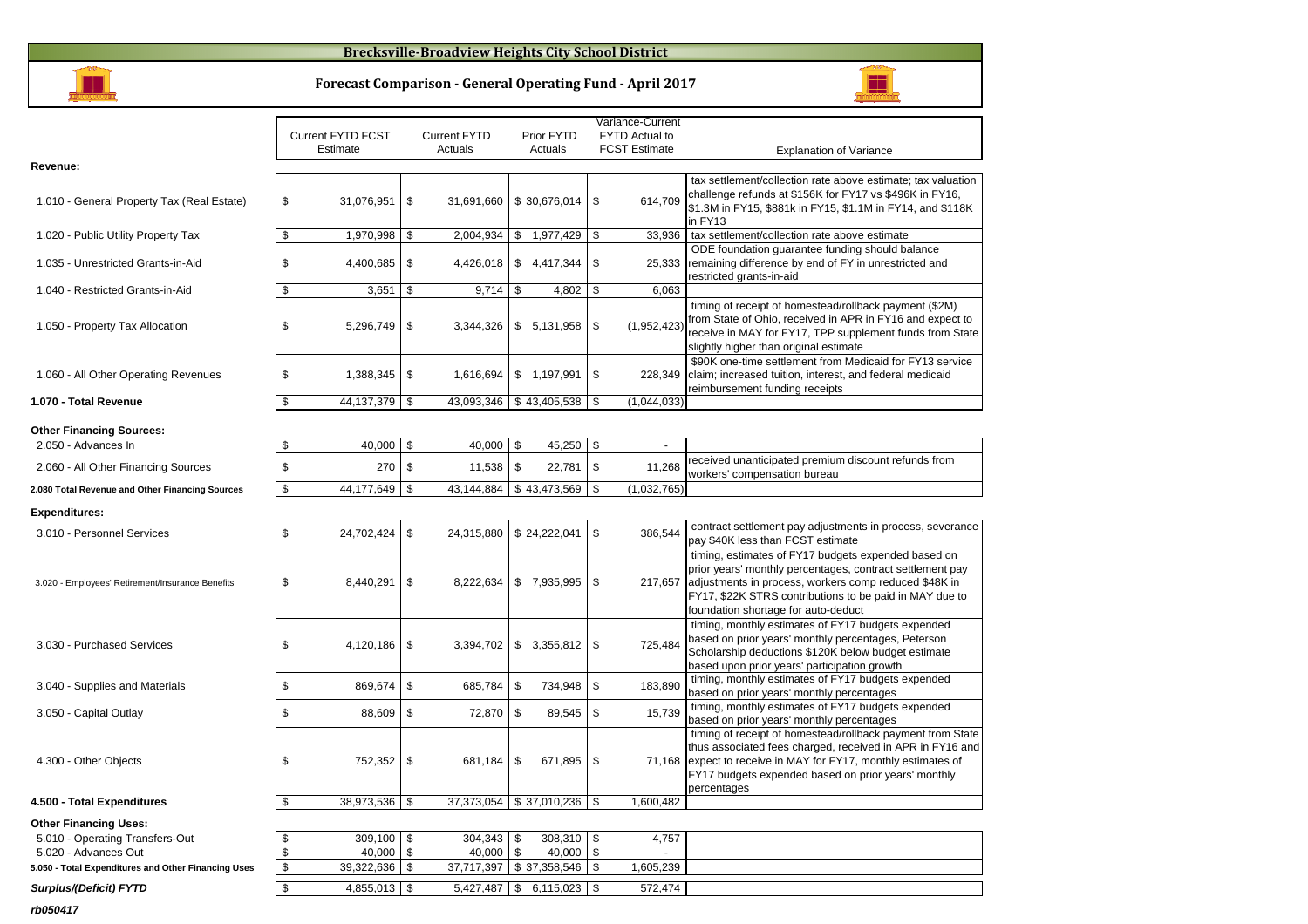|                 | <b>Brecksville-Broadview Heights City School District</b>                           |                      |                |                |                |                                                                     |                      |                       |                |              |  |  |
|-----------------|-------------------------------------------------------------------------------------|----------------------|----------------|----------------|----------------|---------------------------------------------------------------------|----------------------|-----------------------|----------------|--------------|--|--|
|                 |                                                                                     |                      |                |                |                | <b>Revenue Analysis Report - General Operating Fund Only - FY17</b> |                      |                       |                |              |  |  |
|                 |                                                                                     | <b>Local Revenue</b> |                |                | Federal        |                                                                     | <b>State Revenue</b> |                       |                |              |  |  |
| $2016 - 2017$   | <b>Taxes</b><br>Real                                                                | Personal             |                | <b>Other</b>   |                | <b>Unrestricted</b><br>Grants-                                      | Property<br>Tax      | Restricted<br>Grants- | Non-           | <b>Total</b> |  |  |
|                 | <b>Estate</b>                                                                       | Property             | Interest       | Local          |                | in-Aid                                                              | <b>Allocation</b>    | in-Aid                | Operating*     | Revenue      |  |  |
| July            | 9,502,000                                                                           |                      | 1,554          | 190,605        | 2,524          | 419,097                                                             |                      | 369                   | 270            | 10,116,418   |  |  |
| <b>August</b>   | 4,920,041                                                                           | 872,487              | 32,101         | 273,195        | 135            | 519,017                                                             | $\blacksquare$       | 365                   | $\blacksquare$ | 6,617,341    |  |  |
| September       |                                                                                     |                      | 23,668         | 156,415        | 21,680         | 421,590                                                             | $\blacksquare$       | 362                   | $\blacksquare$ | 623,716      |  |  |
| <b>October</b>  |                                                                                     |                      | 10,156         | 56,913         |                | 432,339                                                             | 2,177,658            | 357                   | 6              | 2,677,429    |  |  |
| <b>November</b> |                                                                                     |                      | 14,346         | 84,821         | $\blacksquare$ | 417,817                                                             |                      | 1,790                 | 4,830          | 523,604      |  |  |
| <b>December</b> |                                                                                     |                      | 40,669         | 84,043         | 1,375          | 414,126                                                             |                      | 806                   | 40,000         | 581,019      |  |  |
| <b>January</b>  | 3,806,000                                                                           | $\blacksquare$       | 3,984          | 62,871         | 7,606          | 505,291                                                             | $\blacksquare$       | 641                   | 4,432          | 4,390,825    |  |  |
| February        | 12,838,000                                                                          | $\blacksquare$       | 9,081          | 37,765         | 2,758          | 453,484                                                             | $\blacksquare$       | 2,479                 | 2,000          | 13,345,568   |  |  |
| <b>March</b>    | 625,619                                                                             | 1,132,447            | 18,945         | 293,679        | 94,324         | 419,203                                                             |                      | 808                   |                | 2,585,025    |  |  |
| <b>April</b>    |                                                                                     |                      | 4,655          | 50,753         | 36,072         | 424,054                                                             | 1,166,668            | 1,737                 |                | 1,683,939    |  |  |
| <b>May</b>      |                                                                                     |                      |                |                |                |                                                                     |                      |                       |                |              |  |  |
| June            | $\blacksquare$                                                                      | $\blacksquare$       | $\blacksquare$ | $\blacksquare$ | $\blacksquare$ | $\blacksquare$                                                      | $\blacksquare$       | $\overline{a}$        | $\blacksquare$ | $\sim$       |  |  |
| Totals          | \$31,691,660                                                                        | \$2,004,934          | \$159,161      | \$1,291,060    | \$166,473      | \$4,426,018                                                         | \$3,344,326          | \$9,714               | \$51,538       | \$43,144,884 |  |  |
| % of Total      | 73.45%                                                                              | 4.65%                | 0.37%          | 2.99%          | 0.39%          | 10.26%                                                              | 7.75%                | 0.02%                 | 0.12%          |              |  |  |
|                 | *Non-Operating Revenue includes advances in, and refund of prior year expenditures. |                      |                |                |                |                                                                     |                      |                       |                | rb050417     |  |  |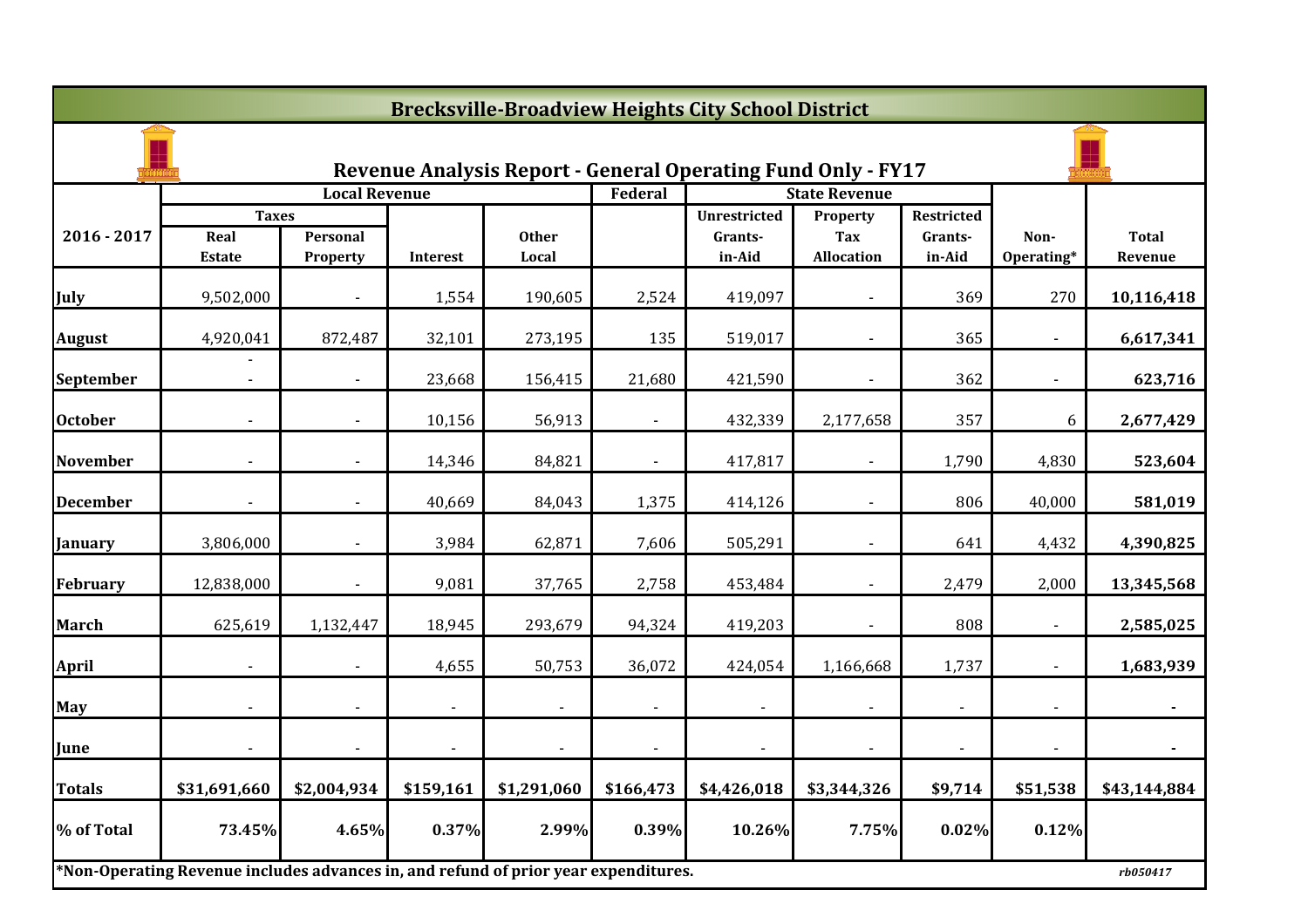|               | <b>Brecksville-Broadview Heights City School District</b>                                                                 |                          |                          |                 |                          |                      |                          |                                 |  |  |  |  |  |
|---------------|---------------------------------------------------------------------------------------------------------------------------|--------------------------|--------------------------|-----------------|--------------------------|----------------------|--------------------------|---------------------------------|--|--|--|--|--|
|               | <b>Expenditure Analysis Report - General Operating Fund - FY17</b>                                                        |                          |                          |                 |                          |                      |                          |                                 |  |  |  |  |  |
| 2016-2017     | <b>Salaries</b>                                                                                                           | <b>Benefits</b>          | <b>Services</b>          | <b>Supplies</b> | Equipment                | Dues/<br><b>Fees</b> | Non-<br>Operating*       | <b>Total</b><br><b>Expenses</b> |  |  |  |  |  |
| July          | 2,725,518                                                                                                                 | 763,508                  | 392,089                  | 67,695          | 5,156                    | 58,419               |                          | 4,012,385                       |  |  |  |  |  |
| August        | 1,833,007                                                                                                                 | 841,868                  | 332,335                  | 137,182         | 7,011                    | 241,453              | 40,000                   | 3,432,856                       |  |  |  |  |  |
| September     | 2,191,845                                                                                                                 | 761,457                  | 298,755                  | 76,099          | 5,255                    | 8,130                |                          | 3,341,541                       |  |  |  |  |  |
| October       | 2,311,200                                                                                                                 | 770,247                  | 418,853                  | 66,397          | 17,311                   | 24,604               | $\blacksquare$           | 3,608,612                       |  |  |  |  |  |
| November      | 2,446,263                                                                                                                 | 806,843                  | 324,177                  | 56,520          | 11,436                   | 6,313                | $\overline{a}$           | 3,651,552                       |  |  |  |  |  |
| December      | 3,403,067                                                                                                                 | 1,036,654                | 335,562                  | 46,364          | 11,120                   | 11,957               | 295,413                  | 5,140,137                       |  |  |  |  |  |
| January       | 2,347,538                                                                                                                 | 816,288                  | 232,834                  | 51,202          | 810                      | 14,263               | 8,930                    | 3,471,865                       |  |  |  |  |  |
| February      | 2,242,754                                                                                                                 | 806,750                  | 339,739                  | 77,547          | 1,251                    | 7,034                | $\overline{\phantom{a}}$ | 3,475,075                       |  |  |  |  |  |
| March         | 2,385,337                                                                                                                 | 821,828                  | 323,009                  | 52,030          | 8,278                    | 302,736              | $\blacksquare$           | 3,893,218                       |  |  |  |  |  |
| April         | 2,429,351                                                                                                                 | 797,191                  | 397,349                  | 54,748          | 5,242                    | 6,275                | ÷,                       | 3,690,156                       |  |  |  |  |  |
| May           |                                                                                                                           | $\overline{\phantom{a}}$ | $\overline{\phantom{a}}$ |                 | $\overline{\phantom{a}}$ | $\blacksquare$       |                          | $\blacksquare$                  |  |  |  |  |  |
| June          |                                                                                                                           |                          | $\blacksquare$           | $\blacksquare$  | $\overline{\phantom{a}}$ | $\blacksquare$       |                          | $\blacksquare$                  |  |  |  |  |  |
| <b>TOTALS</b> | \$24,315,880                                                                                                              | \$8,222,634              | \$3,394,702              | \$685,784       | \$72,870                 | \$681,184            | \$344,343                | \$37,717,397                    |  |  |  |  |  |
| % of Total    | 64.47%                                                                                                                    | 21.80%                   | 9.00%                    | 1.82%           | 0.19%                    | 1.81%                | 0.91%                    |                                 |  |  |  |  |  |
|               | *Non-Operating expenses include advances and transfers out.<br>Operating Fund includes General Fund (001) only for FY2017 |                          |                          |                 |                          |                      |                          | rb050417                        |  |  |  |  |  |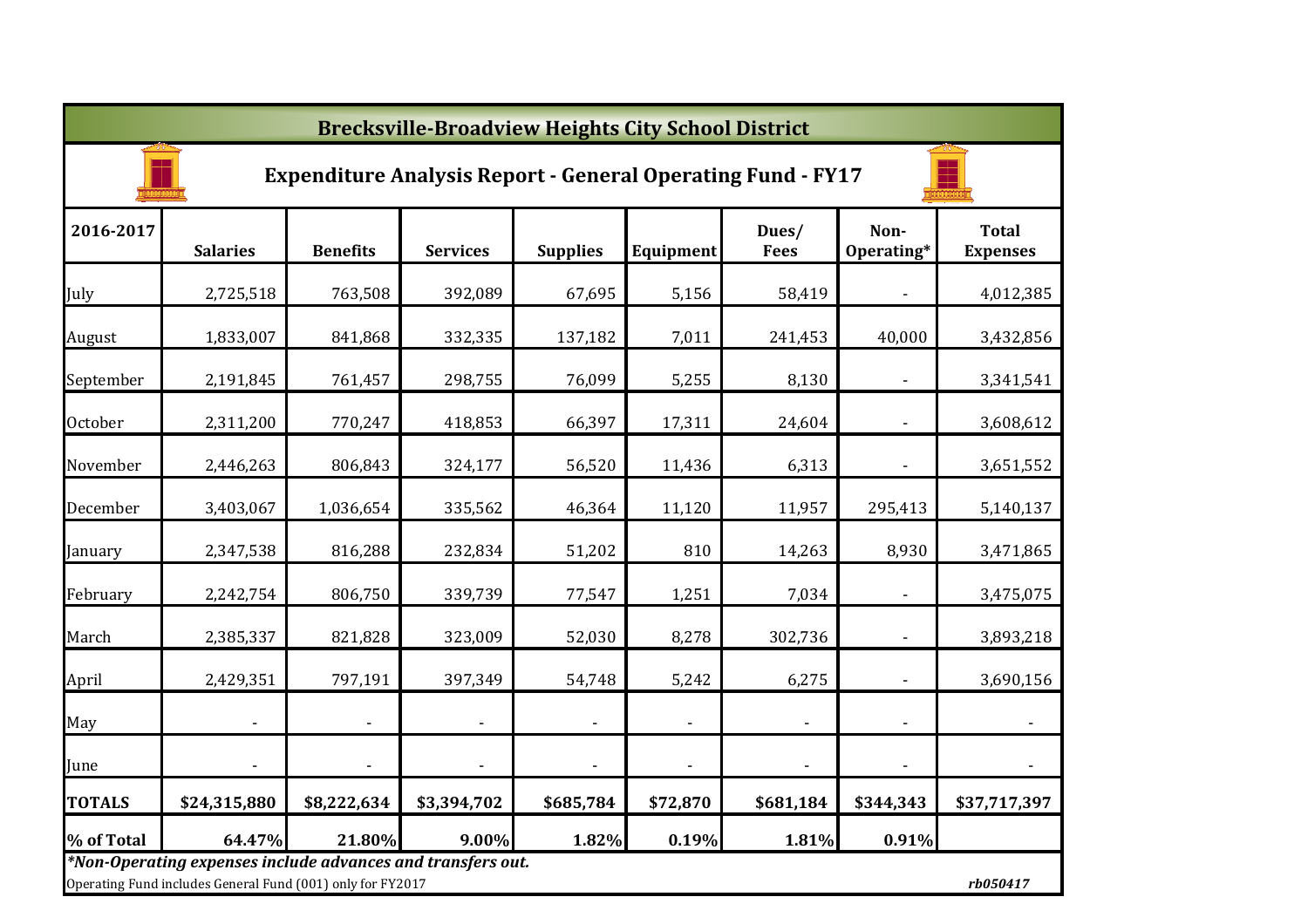|     |                                         |                  |                 |                                      |                     | <b>Brecksville-Broadview Heights City School District</b> |                                  |                     |                 |  |  |
|-----|-----------------------------------------|------------------|-----------------|--------------------------------------|---------------------|-----------------------------------------------------------|----------------------------------|---------------------|-----------------|--|--|
|     |                                         |                  |                 |                                      |                     |                                                           |                                  |                     |                 |  |  |
|     | April 30, 2017                          |                  |                 |                                      |                     |                                                           | <b>FINSUMM Financial Summary</b> |                     |                 |  |  |
|     |                                         |                  |                 | "where fine education is a heritage" |                     |                                                           |                                  |                     | rb050417        |  |  |
|     |                                         | <b>Beginning</b> | Monthly         | <b>Fiscal Year</b>                   | <b>Monthly</b>      | <b>Fiscal Year</b>                                        | Current                          |                     | Unencumbered    |  |  |
|     | <b>Fund Fund Name</b>                   | <b>Balance</b>   | <b>Receipts</b> | <b>To Date</b>                       | <b>Expenditures</b> | <b>To Date</b>                                            | Fund                             | Current             | <b>Fund</b>     |  |  |
|     |                                         | 7/1/2016         |                 | Receipts                             |                     | <b>Expenditures</b>                                       | <b>Balance</b>                   | <b>Encumbrances</b> | <b>Balance</b>  |  |  |
| 001 | <b>General Fund</b>                     | \$10,647,647.98  | \$1,683,939.14  | \$43,144,885.97                      | \$3,690,154.99      | \$37,717,393.46                                           | \$16,075,140.49                  | \$989,362.28        | \$15,085,778.21 |  |  |
| 002 | Bond Retirement                         | \$3,461,042.53   | \$0.00          | \$2,696,318.31                       | \$0.00              | \$2,443,863.34                                            | 3,713,497.50                     | \$0.00              | 3,713,497.50    |  |  |
| 003 | Permanent Improvement                   | \$1,243,535.08   | \$0.00          | \$1,680,503.04                       | \$34,155.11         | \$1,440,330.04                                            | 1,483,708.08                     | \$261,059.34        | 1,222,648.74    |  |  |
| 004 | <b>Building Fund</b>                    | \$106,453.36     | \$0.00          | \$45,000.00                          | \$0.00              | \$0.00                                                    | 151,453.36                       | \$0.00              | 151,453.36      |  |  |
| 006 | Food Service                            | \$291,202.79     | \$116,784.03    | \$1,223,024.50                       | \$108,470.35        | \$1,134,561.55                                            | 379,665.74                       | \$217,955.84        | 161,709.90      |  |  |
| 007 | Special Trust                           | \$90,053.62      | \$866.09        | \$41,539.67                          | \$283.39            | \$70,528.48                                               | 61,064.81                        | \$2,053.70          | 59,011.11       |  |  |
| 009 | <b>Uniform Supplies</b>                 | \$146,246.59     | \$5,026.50      | \$261,300.84                         | \$7,098.61          | \$237,202.60                                              | 170,344.83                       | \$22,715.24         | 147,629.59      |  |  |
| 014 | Rotary - Internal Services              | \$163,696.28     | \$12,542.18     | \$327,735.79                         | \$135,437.91        | \$242,590.02                                              | 248,842.05                       | \$143,483.17        | 105,358.88      |  |  |
| 018 | <b>Public School Support</b>            | \$152,259.61     | \$1,777.97      | \$74,028.78                          | \$6,843.11          | \$76,350.74                                               | 149,937.65                       | \$24,396.31         | 125,541.34      |  |  |
| 019 | Other Grants                            | \$213,676.78     | \$16,048.22     | \$121,318.90                         | \$4,147.56          | \$165,188.09                                              | 169,807.59                       | \$34,614.37         | 135,193.22      |  |  |
| 020 | Child Care Fund                         | \$165,409.01     | \$42,286.00     | \$436,846.80                         | \$30,301.23         | \$390,871.22                                              | 211,384.59                       | \$8,581.08          | 202,803.51      |  |  |
| 022 | <b>Unclaimed Funds</b>                  | \$211,000.00     | \$0.00          | (\$211,000.00)                       | \$0.00              | \$0.00                                                    | 0.00                             | \$0.00              | 0.00            |  |  |
| 200 | <b>Student Managed Funds</b>            | \$131,152.96     | \$15,696.59     | \$241,377.55                         | \$17,494.05         | \$192,280.85                                              | 180,249.66                       | \$74,117.30         | 106,132.36      |  |  |
| 300 | <b>District Managed Funds</b>           | \$230,776.98     | \$36,644.64     | \$399,479.31                         | \$25,336.12         | \$409,631.25                                              | 220,625.04                       | \$97,031.95         | 123,593.09      |  |  |
| 401 | <b>Auxiliary Services</b>               | \$93,243.62      | \$30.02         | \$325,274.80                         | \$51,697.04         | \$272,087.39                                              | 146,431.03                       | \$81,835.64         | 64,595.39       |  |  |
| 451 | OneNet (Data Communication)             | \$0.00           | \$0.00          | \$10,800.00                          | \$0.00              | \$10,800.00                                               | 0.00                             | \$0.00              | 0.00            |  |  |
| 499 | Miscellaneous State Grants              | (\$9,628.69)     | \$20,000.00     | \$83,915.09                          | \$9,568.31          | \$65,658.29                                               | 8,628.11                         | \$18,510.76         | (9,882.65)      |  |  |
| 516 | <b>IDEA-B</b>                           | ( \$13,970.45)   | \$0.00          | \$510,124.75                         | \$38,233.18         | \$535,851.01                                              | (39,696.71)                      | \$88,089.36         | (127, 786.07)   |  |  |
| 551 | Title III - Limited English Proficiency | \$0.00           | \$0.00          | \$17,100.64                          | \$113.44            | \$17,657.92                                               | (557.28)                         | \$0.00              | (557.28)        |  |  |
| 572 | Title I - Disadvantaged Children        | (\$17,212.31)    | \$40,008.93     | \$216,148.81                         | \$24,733.17         | \$226,287.08                                              | (27, 350.58)                     | \$9,561.70          | (36,912.28)     |  |  |
| 587 | Preschool                               | \$0.00           | \$0.00          | \$16,380.65                          | \$1,778.98          | \$18,159.63                                               | (1,778.98)                       | \$0.00              | (1,778.98)      |  |  |
| 590 | Title II-A - Improving Teacher Quality  | \$14.87          | \$0.00          | \$47,383.15                          | \$8,633.65          | \$56,951.94                                               | (9, 553.92)                      | \$7,189.56          | (16,743.48)     |  |  |
| 599 | Miscellaneous Federal Grants            | \$0.00           | \$0.00          | \$34,242.48                          | \$5,477.27          | \$43,277.00                                               | (9,034.52)                       | \$7,500.00          | (16, 534.52)    |  |  |
|     |                                         |                  |                 |                                      |                     |                                                           |                                  |                     |                 |  |  |
|     | <b>Grand Totals (ALL Funds)</b>         | \$17,306,600.61  | \$1,991,650.31  | \$51,743,729.83                      | \$4,199,957.47      | \$45,767,521.90                                           | \$23,282,808.54                  | \$2,088,057.60      | \$21,194,750.94 |  |  |
|     |                                         |                  |                 |                                      |                     |                                                           |                                  |                     |                 |  |  |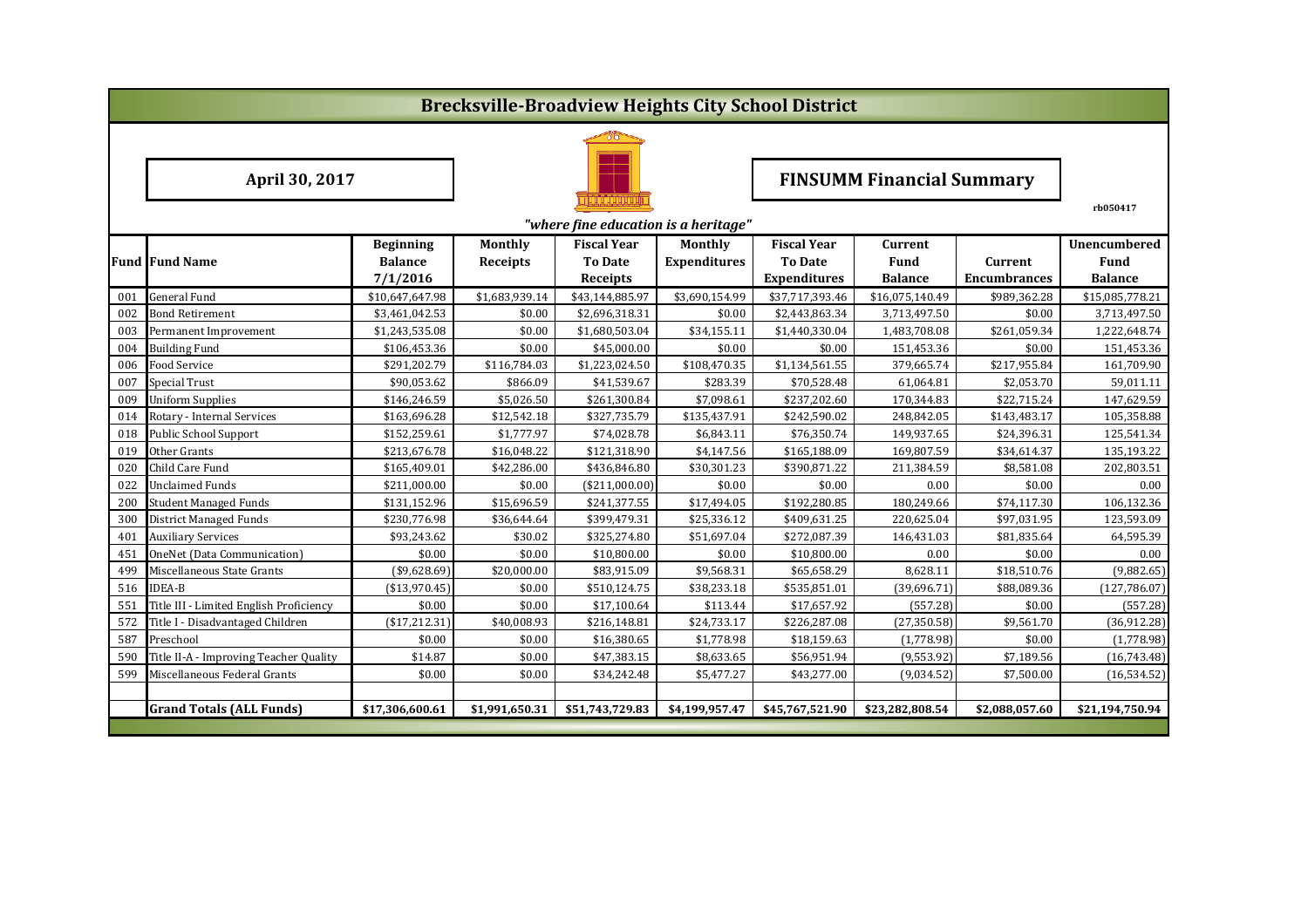#### *Brecksville-Broadview Heights Board of Education*



## *Approved Funds for 2016/2017*



|          | This report is a listing of all grant funds authorized and received throughout the 2016/2017 fiscal year.  |                |                   |                |                 |
|----------|------------------------------------------------------------------------------------------------------------|----------------|-------------------|----------------|-----------------|
|          |                                                                                                            | Authorized     | <b>Non-Public</b> | <b>Monthly</b> | Amount          |
| Fund     | <b>Description</b>                                                                                         | Amount         | <b>Authorized</b> | Amount         | Received        |
|          |                                                                                                            |                | Amount            | Received       | Project-To-Date |
|          | <b>State Grants</b>                                                                                        |                |                   |                |                 |
|          | 451/9017 Network Connectivity Subsidy                                                                      | \$10,800.00    | \$0.00            | \$0.00         | \$10,800.00     |
|          | 499/9017 BWC Special Education Equipment                                                                   | \$19,915.09    | \$0.00            | \$0.00         | \$19,915.09     |
|          | <b>Auxiliary Services</b>                                                                                  |                |                   |                |                 |
|          | 401/9017 Assumption                                                                                        | \$157,723.02   | \$157,723.02      | \$0.00         | \$157,723.02    |
|          | 401/9117 Lawrence School                                                                                   | \$158,585.37   | \$158,585.37      | \$0.00         | \$158,585.37    |
|          | 401/9217 South Suburban Mont.                                                                              | \$100,877.75   | \$100,877.75      | \$0.00         | \$100,877.75    |
| 499/9016 | <b>CAPA</b><br><b>Ohio Dept. of Health Youth Tobacco</b><br><b>Reduction Use</b>                           | \$50,000.00    | \$0.00            | \$0.00         | \$50,000.00     |
| 499/9117 | Ohio Dept. of Health Tobacco Use Prevention<br>and Cessation                                               | \$80,000.00    | \$0.00            | \$20,000.00    | \$30,000.00     |
|          | <b>Total State Funds</b>                                                                                   | \$497,901.23   | \$417,186.14      | \$0.00         | \$527,901.23    |
|          | <b>Federal Grants</b>                                                                                      |                |                   |                |                 |
|          | 516/9016 IDEA-B Special Education FY16                                                                     | \$728,523.07   | \$7,396.17        | \$0.00         | \$728,523.07    |
|          | 516/9017 IDEA-B Special Education FY17                                                                     | \$755,929.66   | \$10,355.20       | \$0.00         | \$459,034.54    |
|          |                                                                                                            |                |                   |                |                 |
|          | 551/9016 Title III Limited English Proficiency FY16<br>551/9017 Title III Limited English Proficiency FY17 | \$16,222.77    | \$0.00            | \$0.00         | \$16,222.77     |
|          |                                                                                                            | \$19,000.72    | \$0.00            | \$0.00         | \$17,100.64     |
|          | 572/9016 Title I FY16                                                                                      | \$287,027.94   | \$4,546.78        | \$0.00         | \$281,951.55    |
|          | 572/9017 Title I FY17                                                                                      | \$316,609.70   | \$3,211.50        | \$40,008.93    | \$165,693.35    |
|          |                                                                                                            |                |                   |                |                 |
|          | 587/9016 Preschool Special Education FY16                                                                  | \$20,192.98    | \$0.00            | \$0.00         | \$20,192.98     |
|          | 587/9017 Preschool Special Education FY17                                                                  | \$21,019.55    | \$0.00            | \$0.00         | \$16,380.65     |
|          |                                                                                                            |                |                   |                |                 |
|          | 590/9016 Title II-A Improving Teacher Quality FY16                                                         | \$60,082.04    | \$4,026.26        | \$0.00         | \$60,082.04     |
|          | 590/9017 Title II-A Improving Teacher Quality FY17                                                         | \$58,709.77    | \$427.11          | \$0.00         | \$36,063.84     |
|          | 599/9017 CAPA Drug-Free Communities FY17 (Yr.1)                                                            | \$125,000.00   | \$0.00            | \$0.00         | \$34,242.48     |
|          | 599/9917 Breakfast - Food Services                                                                         | \$3,000.00     | \$0.00            | \$0.00         | \$0.00          |
|          | <b>Total Federal Funds</b>                                                                                 | \$2,411,318.20 | \$29,963.02       | \$40,008.93    | \$1,835,487.91  |
| rb050417 |                                                                                                            |                |                   |                |                 |
|          |                                                                                                            |                |                   |                |                 |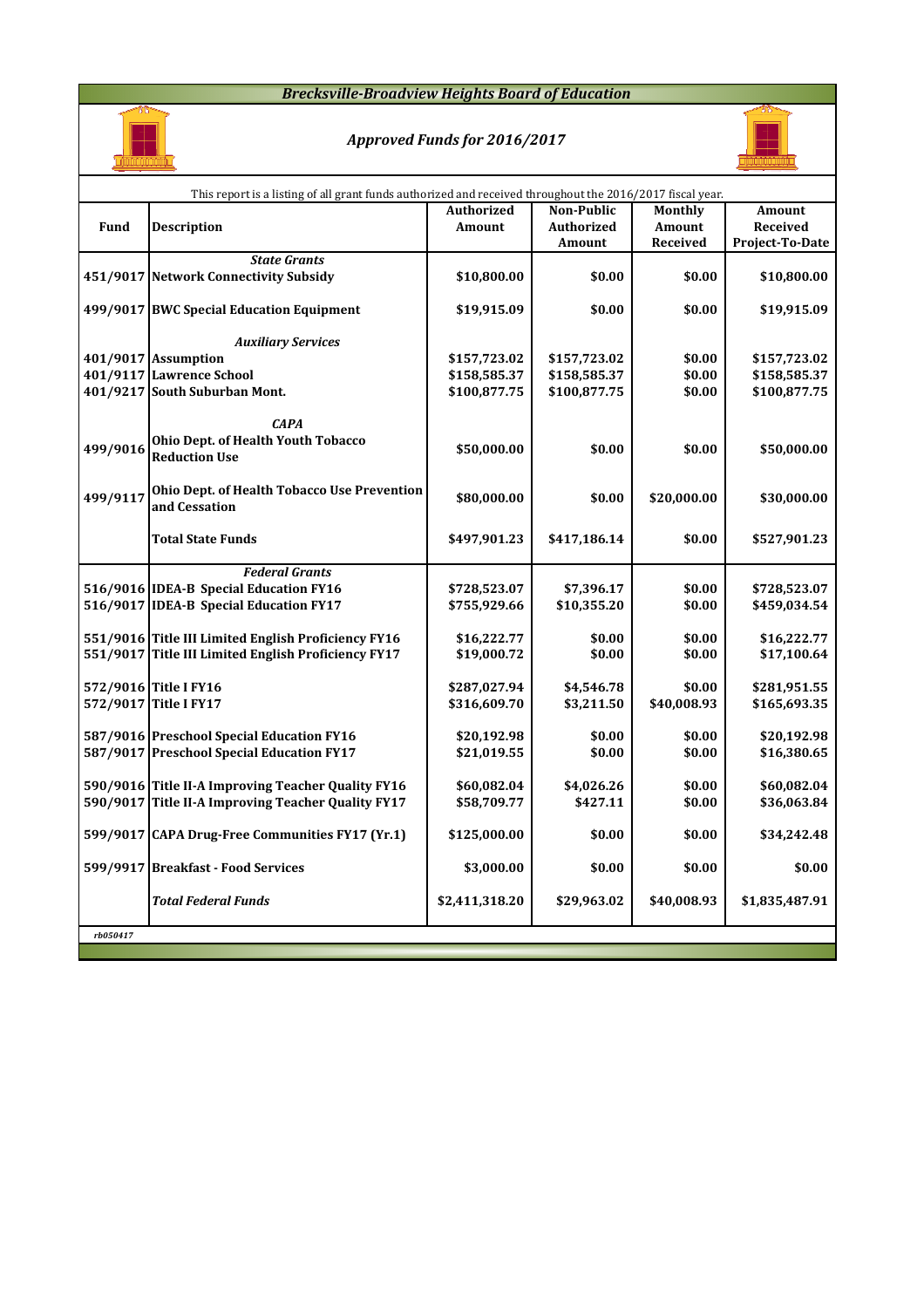*Brecksville-Broadview Heights Board of Education*

# *Record of Advances for 2016/2017*



*as of 04/30/17*

|                             |                              |             |                | INITIAL ADVANCE INFORMATION |             | ub vj v 1/00/17<br><b>ADVANCE RETURN</b> |               |  |  |  |  |
|-----------------------------|------------------------------|-------------|----------------|-----------------------------|-------------|------------------------------------------|---------------|--|--|--|--|
| <b>Date</b>                 | <b>Board</b>                 | <b>FROM</b> | T <sub>0</sub> | <b>Fund</b>                 |             | <b>Date</b>                              |               |  |  |  |  |
| Approved                    | <b>Resolution</b>            | <b>Fund</b> | <b>Fund</b>    | <b>Name</b>                 | Amount      | Returned                                 | <b>Amount</b> |  |  |  |  |
| 8/25/2016                   |                              | 001         | 009            | Uniform School<br>Supplies  | \$40,000.00 | 12/13/2016                               | \$40,000.00   |  |  |  |  |
|                             |                              |             |                |                             |             |                                          |               |  |  |  |  |
|                             |                              |             |                |                             |             |                                          |               |  |  |  |  |
|                             |                              |             |                |                             |             |                                          |               |  |  |  |  |
|                             |                              |             |                |                             |             |                                          |               |  |  |  |  |
|                             |                              |             |                |                             |             |                                          |               |  |  |  |  |
|                             | TOTAL Advances for 2016-2017 | \$40,000.00 |                | \$40,000.00                 |             |                                          |               |  |  |  |  |
| <b>Advances Outstanding</b> |                              | \$0.00      |                |                             |             |                                          |               |  |  |  |  |
| rb050417                    |                              |             |                |                             |             |                                          |               |  |  |  |  |
|                             |                              |             |                |                             |             |                                          |               |  |  |  |  |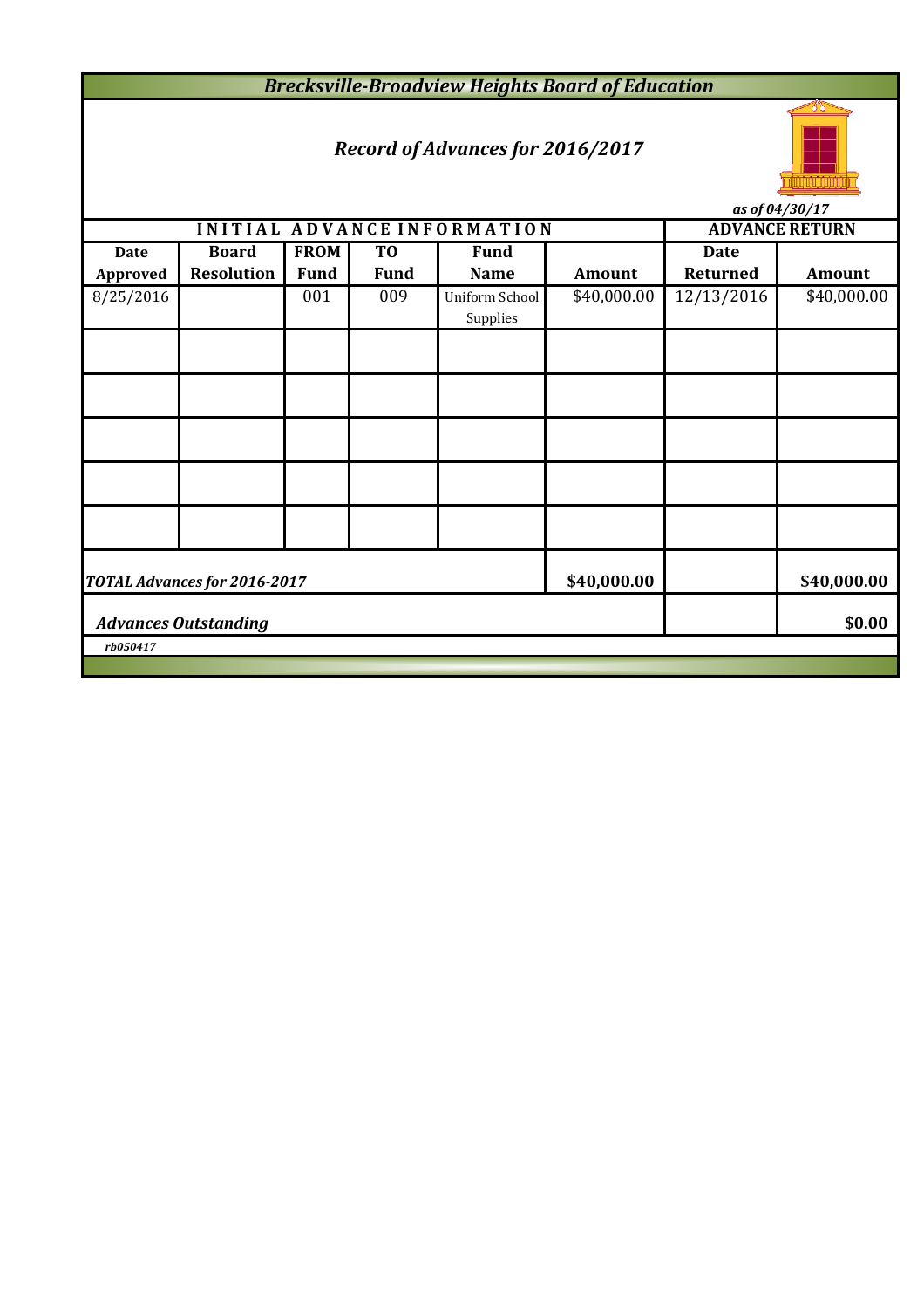| <b>Brecksville-Broadview Heights City School District</b>                              |                            |    |               |    |               |  |  |  |  |  |
|----------------------------------------------------------------------------------------|----------------------------|----|---------------|----|---------------|--|--|--|--|--|
|                                                                                        | <b>Cash Reconciliation</b> |    |               |    |               |  |  |  |  |  |
|                                                                                        | April 30, 2017             |    |               |    |               |  |  |  |  |  |
| <b>FINSUM Balance</b>                                                                  |                            |    |               | \$ | 23,282,808.54 |  |  |  |  |  |
| <b>Bank Balance:</b>                                                                   |                            |    |               |    |               |  |  |  |  |  |
| Citizens Bank - General                                                                |                            | \$ | 1,795,297.08  |    |               |  |  |  |  |  |
|                                                                                        |                            |    |               |    |               |  |  |  |  |  |
| <b>Investments:</b>                                                                    |                            |    |               |    |               |  |  |  |  |  |
| <b>STAR Ohio</b>                                                                       | 1,900.05                   |    |               |    |               |  |  |  |  |  |
| Meeder Investment Management<br><b>First Federal</b>                                   | 16,746,778.15              |    |               |    |               |  |  |  |  |  |
|                                                                                        | 5,016,641.35<br>11,043.85  |    |               |    |               |  |  |  |  |  |
| Westfield Bank Money Market<br>Westfield Bank ICS                                      | 4,792.35                   |    |               |    |               |  |  |  |  |  |
|                                                                                        |                            | \$ | 21,781,155.75 |    |               |  |  |  |  |  |
| <b>Petty Cash:</b>                                                                     |                            |    |               |    |               |  |  |  |  |  |
| Chippewa                                                                               | 100.00                     |    |               |    |               |  |  |  |  |  |
| <b>Highland Drive</b>                                                                  | 100.00                     |    |               |    |               |  |  |  |  |  |
| Hilton                                                                                 | 100.00                     |    |               |    |               |  |  |  |  |  |
| <b>Central School</b>                                                                  | 100.00                     |    |               |    |               |  |  |  |  |  |
| Middle School                                                                          | 150.00                     |    |               |    |               |  |  |  |  |  |
| <b>Student Activity</b>                                                                | 300.00                     |    |               |    |               |  |  |  |  |  |
| <b>High School</b>                                                                     | 150.00                     |    |               |    |               |  |  |  |  |  |
| Transportation                                                                         | 150.00                     |    |               |    |               |  |  |  |  |  |
| <b>Board Office</b>                                                                    | 150.00                     |    |               |    |               |  |  |  |  |  |
| Beekeepers                                                                             | 150.00                     |    |               |    |               |  |  |  |  |  |
|                                                                                        |                            | \$ | 1,450.00      |    |               |  |  |  |  |  |
| <b>Change Fund:</b>                                                                    |                            |    |               |    |               |  |  |  |  |  |
| Middle School Athletics                                                                |                            |    |               |    |               |  |  |  |  |  |
| Middle School Concessions                                                              |                            |    |               |    |               |  |  |  |  |  |
| <b>High School Athletics</b>                                                           | 4,500.00                   |    |               |    |               |  |  |  |  |  |
| <b>Food Services</b>                                                                   | 1,097.00                   |    |               |    |               |  |  |  |  |  |
|                                                                                        |                            | \$ | 5,597.00      |    |               |  |  |  |  |  |
|                                                                                        |                            |    |               |    |               |  |  |  |  |  |
| Less: Outstanding Checks-Charter One General                                           |                            | \$ | (300, 776.29) |    |               |  |  |  |  |  |
| <b>Outstanding Deposits/Other Adjustments:</b><br>Bank error to be credited-ck.#346104 | 85.00                      |    |               |    |               |  |  |  |  |  |
|                                                                                        |                            |    |               |    |               |  |  |  |  |  |
|                                                                                        |                            |    |               |    |               |  |  |  |  |  |
|                                                                                        |                            | \$ | 85.00         |    |               |  |  |  |  |  |
|                                                                                        |                            |    |               |    |               |  |  |  |  |  |
| <b>Bank Balance</b>                                                                    |                            |    |               | \$ | 23,282,808.54 |  |  |  |  |  |
|                                                                                        |                            |    |               |    |               |  |  |  |  |  |
| <b>Variance</b>                                                                        |                            |    |               | \$ |               |  |  |  |  |  |
|                                                                                        |                            |    |               |    |               |  |  |  |  |  |
| rb050417                                                                               |                            |    |               |    |               |  |  |  |  |  |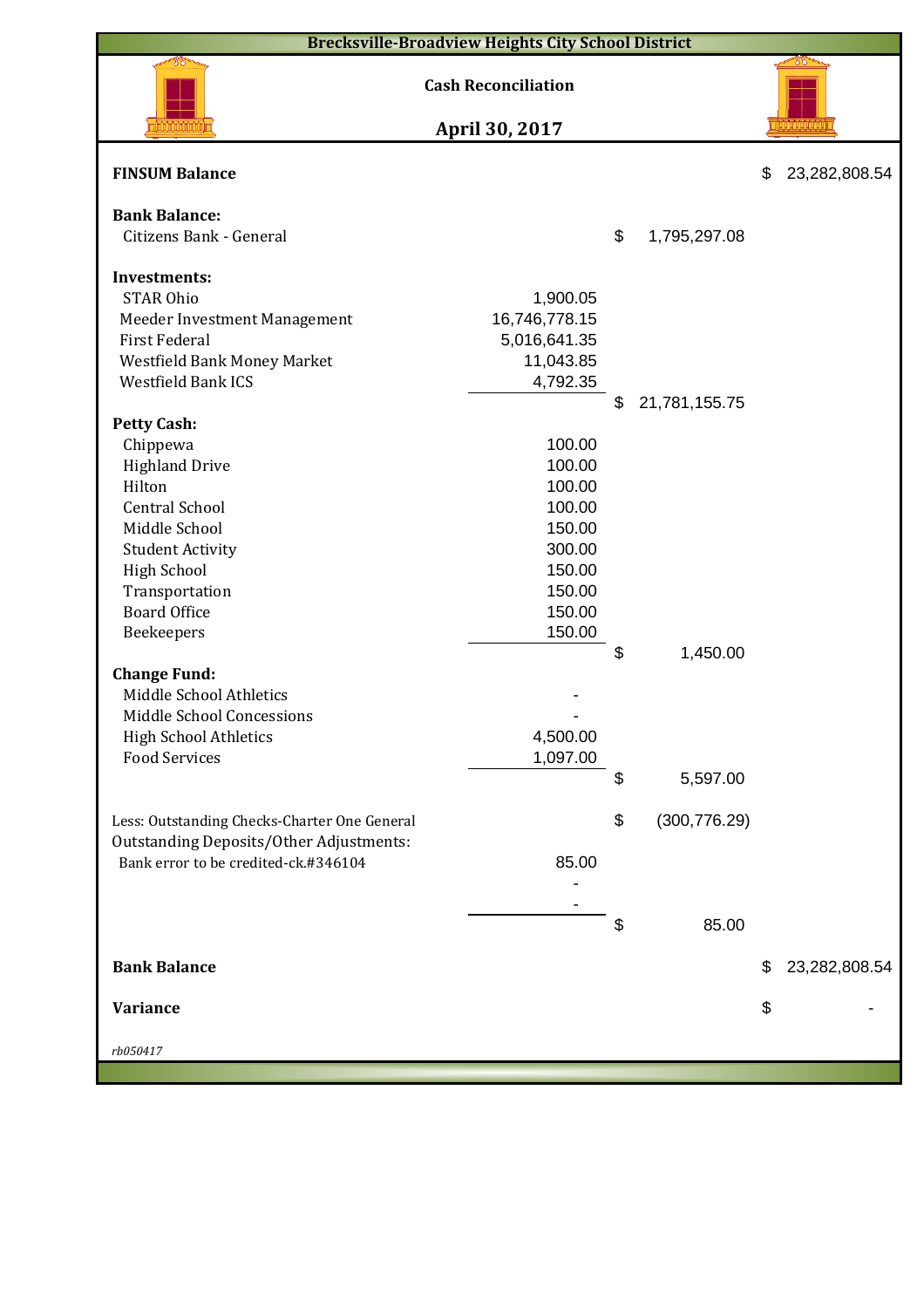|               | <b>Brecksville-Broadview Heights City School District</b> |                 |                                     |                 |                       |                             |                              |                             |                        |  |  |  |
|---------------|-----------------------------------------------------------|-----------------|-------------------------------------|-----------------|-----------------------|-----------------------------|------------------------------|-----------------------------|------------------------|--|--|--|
|               |                                                           |                 |                                     |                 |                       |                             |                              |                             |                        |  |  |  |
|               | April 30, 2017                                            |                 |                                     |                 |                       |                             | <b>Appropriation Summary</b> |                             |                        |  |  |  |
|               |                                                           |                 |                                     |                 |                       |                             |                              | rb050417                    |                        |  |  |  |
|               | "where fine education is a heritage"                      |                 |                                     |                 |                       |                             |                              |                             |                        |  |  |  |
|               |                                                           | <b>FYTD</b>     | <b>Prior FY</b><br><b>Carryover</b> | <b>FYTD</b>     | <b>FYTD</b><br>Actual | <b>MTD</b><br><b>Actual</b> | Current                      | <b>FYTD</b><br>Unencumbered | <b>FYTD</b><br>Percent |  |  |  |
| <b>Fund</b>   |                                                           | Appropriated    | <b>Encumbrances</b>                 | Expendable      | <b>Expenditures</b>   | <b>Expenditures</b>         | <b>Encumbrances</b>          | <b>Balance</b>              | Exp/Enc                |  |  |  |
| 001           | <b>General Fund</b>                                       | \$46,141,469.20 | \$464,977.40                        | \$46,606,446.60 | \$37,717,393.46       | \$3,690,154.99              | \$989,362.28                 | 7,899,690.86                | 83.05%                 |  |  |  |
| 002           | <b>Bond Retirement</b>                                    | \$3,012,889.00  | \$0.00                              | 3,012,889.00    | \$2,443,863.34        | \$0.00                      | \$0.00                       | 569,025.66                  | 81.11%                 |  |  |  |
| 003           | Permanent Improvement                                     | \$2,080,134.75  | \$366,053.75                        | 2,446,188.50    | \$1,440,330.04        | \$34,155.11                 | \$261,059.34                 | 744,799.12                  | 69.55%                 |  |  |  |
| 004           | <b>Building Fund</b>                                      | \$0.00          | \$0.00                              | 0.00            | \$0.00                | \$0.00                      | \$0.00                       | 0.00                        | #DIV/0!                |  |  |  |
| 006           | <b>Food Service</b>                                       | \$1,708,100.00  | \$3,724.58                          | 1,711,824.58    | \$1,134,561.55        | \$108,470.35                | \$217,955.84                 | 359,307.19                  | 79.01%                 |  |  |  |
| 007           | <b>Special Trust</b>                                      | \$82,402.00     | \$0.00                              | 82,402.00       | \$70,528.48           | \$283.39                    | \$2,053.70                   | 9,819.82                    | 88.08%                 |  |  |  |
| 009           | <b>Uniform Supplies</b>                                   | \$261,247.00    | \$492.91                            | 261,739.91      | \$237,202.60          | \$7,098.61                  | \$22,715.24                  | 1,822.07                    | 99.30%                 |  |  |  |
| 014           | Rotary - Internal Services                                | \$445,661.00    | \$182.52                            | 445,843.52      | \$242,590.02          | \$135,437.91                | \$143,483.17                 | 59,770.33                   | 86.59%                 |  |  |  |
| 018           | Public School Support                                     | \$151,449.00    | \$30.75                             | 151,479.75      | \$76,350.74           | \$6,843.11                  | \$24,396.31                  | 50,732.70                   | 66.51%                 |  |  |  |
| 019           | Other Grants                                              | \$285,151.20    | \$2,257.15                          | 287,408.35      | \$165,188.09          | \$4,147.56                  | \$34,614.37                  | 87,605.89                   | 69.52%                 |  |  |  |
| 020           | Child Care Fund                                           | \$454,176.00    | \$5,499.93                          | 459,675.93      | \$390,871.22          | \$30,301.23                 | \$8,581.08                   | 60,223.63                   | 86.90%                 |  |  |  |
| 022           | <b>Unclaimed Funds</b>                                    | \$0.00          | \$0.00                              | 0.00            | \$0.00                | \$0.00                      | \$0.00                       | 0.00                        | 0.00%                  |  |  |  |
| 200           | <b>Student Managed Funds</b>                              | \$342,766.00    | \$3,942.35                          | 346,708.35      | \$192,280.85          | \$17,494.05                 | \$74,117.30                  | 80,310.20                   | 76.84%                 |  |  |  |
| 300           | District Managed Funds                                    | \$566,920.77    | \$32,471.38                         | 599,392.15      | \$409,631.25          | \$25,336.12                 | \$97,031.95                  | 92,728.95                   | 84.53%                 |  |  |  |
| 401           | <b>Auxiliary Services</b>                                 | \$444,721.36    | \$263.14                            | 444,984.50      | \$272,087.39          | \$51,697.04                 | \$81,835.64                  | 91,061.47                   | 79.54%                 |  |  |  |
| 451           | OneNet (Data Communication)                               | \$10,800.00     | \$0.00                              | 10,800.00       | \$10,800.00           | \$0.00                      | \$0.00                       | 0.00                        | 100.00%                |  |  |  |
| 499           | Miscellaneous State Grants                                | \$117,500.80    | \$6,785.60                          | 124,286.40      | \$65,658.29           | \$9,568.31                  | \$18,510.76                  | 40,117.35                   | 67.72%                 |  |  |  |
| 516           | <b>IDEA-B</b>                                             | \$764,945.42    | \$28,104.00                         | 793,049.42      | \$535,851.01          | \$38,233.18                 | \$88,089.36                  | 169,109.05                  | 78.68%                 |  |  |  |
| 551           | Title III - Limited English Proficiency                   | \$19,000.72     | \$0.00                              | 19,000.72       | \$17,657.92           | \$113.44                    | \$0.00                       | 1,342.80                    | 92.93%                 |  |  |  |
| 572           | Title I - Disadvantaged Children                          | \$346,647.12    | \$3,205.73                          | 349,852.85      | \$226,287.08          | \$24,733.17                 | \$9,561.70                   | 114,004.07                  | 67.41%                 |  |  |  |
| 587           | Preschool                                                 | \$21,019.55     | \$0.00                              | 21,019.55       | \$18,159.63           | \$1,778.98                  | \$0.00                       | 2,859.92                    | 86.39%                 |  |  |  |
| 590           | Title II-A - Improving Teacher Quality                    | \$70,043.95     | \$0.00                              | 70,043.95       | \$56,951.94           | \$8,633.65                  | \$7,189.56                   | 5,902.45                    | 91.57%                 |  |  |  |
| 599           | Miscellaneous Federal Grants                              | \$128,000.00    | \$0.00                              | 128,000.00      | \$43,277.00           | \$5,477.27                  | \$7,500.00                   | 77,223.00                   | 39.67%                 |  |  |  |
| <b>Totals</b> |                                                           | \$57,455,044.84 | \$917,991.19                        | \$58,373,036.03 | \$45,767,521.90       | \$4,199,957.47              | \$2,088,057.60               | \$10,517,456.53             | 81.98%                 |  |  |  |